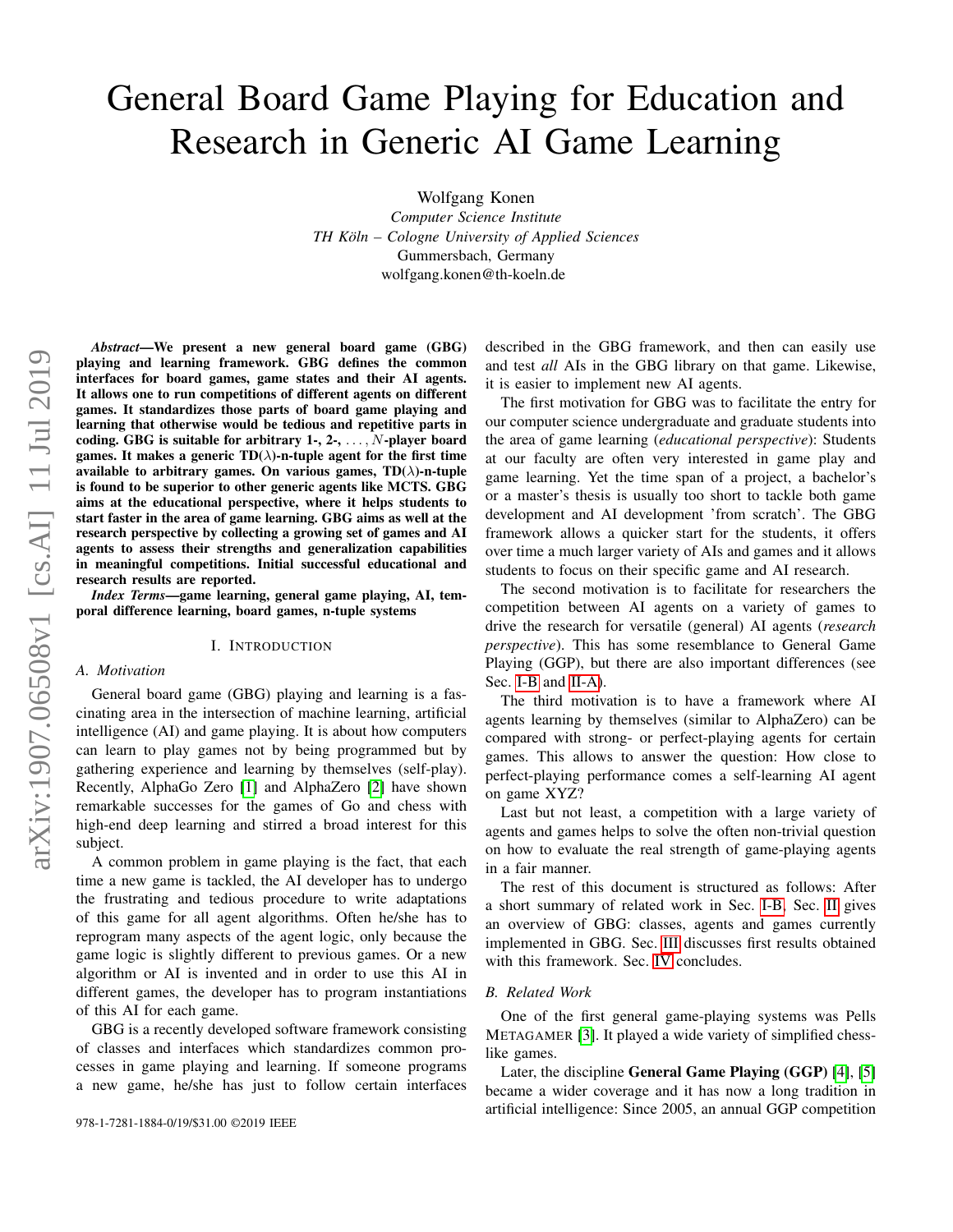Table I THE MAIN CLASSES OF GBG. 'TYPE' IS EITHER INTERFACE (IF) OR ABSTRACT CLASS (AC).

<span id="page-1-2"></span>

| Name                     | Type | Description                                                                                         |
|--------------------------|------|-----------------------------------------------------------------------------------------------------|
| <i>StateObservation</i>  | IF   | defines an abstract board game: state, rewards, available actions, game rules,                      |
| StateObsNondeterministic | IF   | derived from <i>StateObservation</i> : additional methods for nondeterministic games                |
| <b>GameBoard</b>         | IF   | game board GUI: display states & action values (inspection, game play), HCI for human players,      |
| PlayAgent                | IF   | the agent interface: select next action, predict game value, perform training,                      |
| Arena                    | AC   | meeting place for agents on an abstract game: load agents, play game, logs, evaluation, competition |
| ArenaTrain               | AC   | derived from Arena for additional capabilities: parametrize, train, inspect & save agents           |

organized by the Stanford Logic Group [\[6\]](#page-7-5) is held at the AAAI conferences. Given the game rules written in the socalled *Game Description Language* (*GDL*, [\[7\]](#page-7-6)), several AIs enter one or several competitions. As an example for GGPrelated research, Mandziuk et al. [\[5\]](#page-7-4) propose a universal method for constructing a heuristic evaluation function for any game playable in GGP. With the extension *GDL-II* [\[8\]](#page-7-7), where  $II$  stands for  $\mu$ , Incomplete Information", GGP is able to  $\mu$ play games with incomplete information or nondeterministic elements as well.

GGP solves a tougher task than GBG: The GGP agents learn and act on previously unknown games, given just the abstract set of rules of the game. This is a fascinating endeavour in logical reasoning, where all informations about the game (game tactics, game symmetries and so on) are distilled from the set of rules at *run time*. But, as Swiechowski [\[9\]](#page-7-8) has pointed out, arising from this tougher task, there are currently a number of limitations or challenges in GGP which are hard to overcome within the GGP-framework:

- Simulations of games written in GDL are slow. This is because math expressions, basic arithmetic and loops are not part of the language.
- Games formulated in GDL have suboptimal performance as a price to pay for its universality: This is because  $\mu$  it is almost impact in a consequence of a detect what the almost impossible, in a general case, to detect what the game is about and which are its crucial, underpinning concepts." [\[9\]](#page-7-8)
- The use of Computational Intelligence (CI), most notably neural networks, deep learning and TD (temporal difference) learning, have not yet had much success in GGP. As Swiechowski [\[9\]](#page-7-8) writes: "CI-based learning<br>matheds are efter too alarmame with examinized game methods are often too slow even with specialized game engines. The lack of game-related features present in GDL also hampers application of many CI methods." Michulke and Thielscher [\[10\]](#page-7-9), [\[11\]](#page-7-10) presented first results on translating GDL rules to neural networks and TD learning: Besides some successes they faced problems like overfitting, combinatorial explosion of input features and slowness of learning.

GBG aims at offering an alternative with respect to these limitations, as will be further exemplified in Sec. [II-A.](#page-1-0) It has not the same universality as GGP, but agents from the CIuniversum (TD, SARSA, deep learning, ...) can train and act fast on all available games.

Other works with relations to GBG: Kowalski et al [\[12\]](#page-7-11)

present so called *Simplified Boardgames* where agents have material and position-piece features and their weights are trained by TD learning. These agents are compared with stateof-the-art GGP agents. – A field related to GGP is *General Video Game Playing* (GVGP, [\[13\]](#page-7-12)) which tackles video games instead of board games. Likewise,  $\mu$ RTS [\[14\]](#page-7-13), [\[15\]](#page-7-14) is an educational framework for AI agent testing and competition in real-time strategy (RTS) games. *OpenAI Gym* [\[16\]](#page-7-15) is a toolkit for reinforcement learning research which has also a board game environment supporting a (small) set of games.

# II. METHODS

# <span id="page-1-1"></span><span id="page-1-0"></span>*A. Introducing GBG*

We define a board game as a game being played with a known number of players,  $N = 1, 2, 3, \ldots$ , usually on a game board or on a table. The game proceeds through actions (moves) of each player in turn. This differentiates board games from video or RTS games where usually each player can take an action at any point in time. Note that our definition of board games includes (trick-taking) card games (like Poker, Skat, ...) as well. Board games for GBG may be deterministic or nondeterministic.

What differentiates GBG from GGP? – GBG has not the same universality than GGP in the sense that GBG does not allow to present new, previously unknown games at *run time*. However, virtually any board game can be added to GBG at *compile time*. GBG then aims at overcoming the limitations of GGP as described in Sec. [I-B:](#page-0-0)

- GBG allows fast game simulation due to the compiled game engine (10.000-90.000 moves per second for TDn-tuple agents, see Sec. [III-F\)](#page-6-1).
- The game or AI implementer has the freedom to define game-related features or symmetries (see Sec. [II-F\)](#page-3-1) at compile time which she believes to be useful for her game. Symmetries can greatly speed up game learning.
- GBG offers various CI agents, e.g. TD- and SARSAagents and – for the first time – a *generic* implementation of TD-n-tuple-agents (see Sec. [II-C\)](#page-2-0), which can be trained fast and can take advantage of game-related features. With *generic* we mean that the n-tuples are defined for arbitrary game boards (hexagonal, rectangular or other) and that the same agent can be applied to  $1, 2, \ldots$ N-player games.
- For evaluating the agent's strength in a certain game it is possible to include game-specific agents which are strong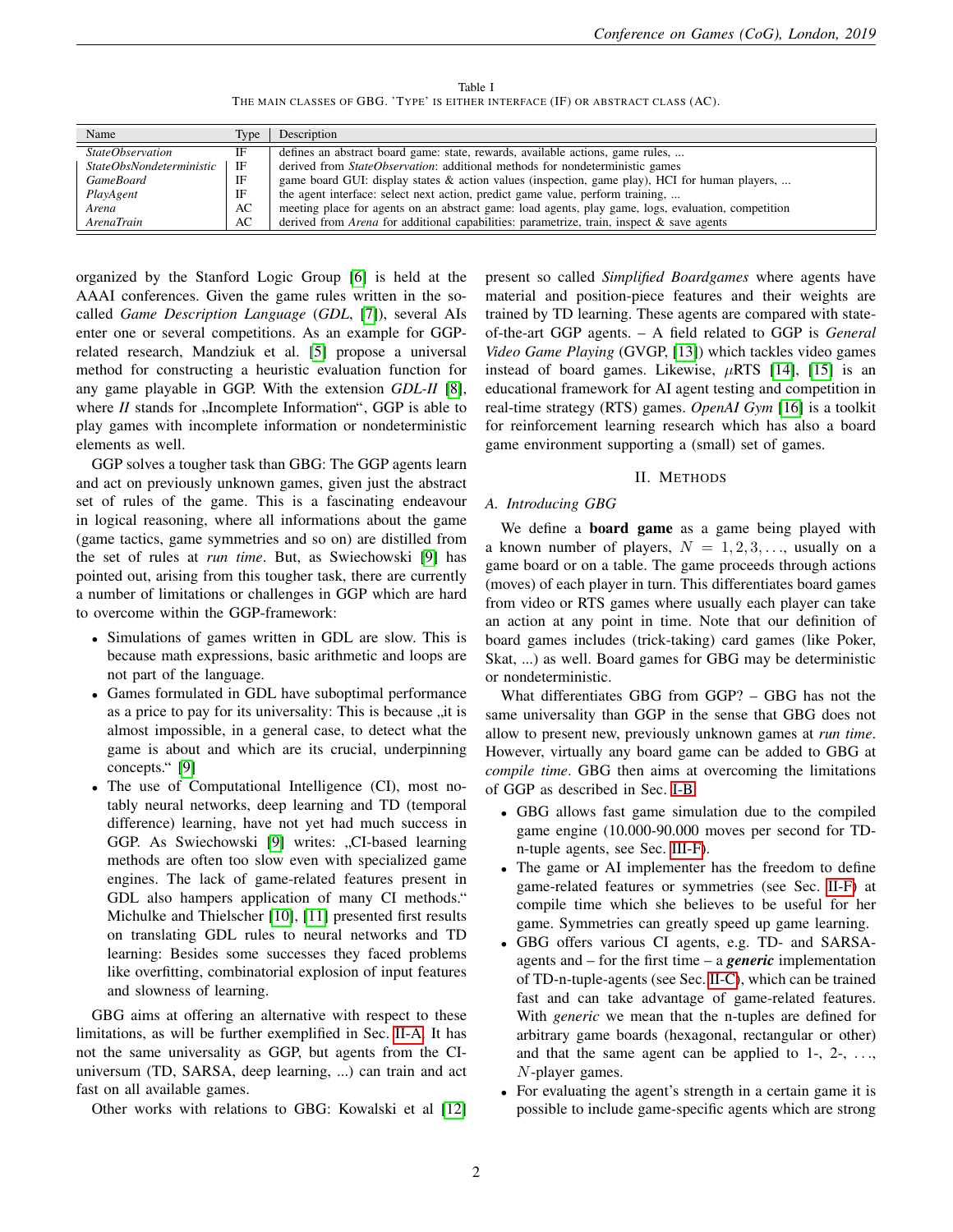or perfect player for that game. Then the *generic* agents (e. g. MCTS or TD) can be tested against such specific agents in order to see how near or far from strong/perfect play the generic agents are on that game.<sup>[1](#page-2-1)</sup> It is important to emphasize that the generic agents do *not* have access to the specific agents during game reasoning or game learning, so they cannot extract game-specific knowledge from the other strong/perfect agents.

• Each game has a game-specific visualization and an inspect mode which allows to inspect in detail how the agents respond to certain game situations. This allows to get deeper insights where a certain agent performs well or where it has still remarkable deficiencies and what the likely reason is.

GBG is written in Java and supports parallelization of multiple cores for time-consuming tasks. It is available as open source from  $GitHub<sup>2</sup>$  $GitHub<sup>2</sup>$  $GitHub<sup>2</sup>$  and as such – similar to  $GGP - well$ suited for educational and research purposes.

# *B. Class and Interface Overview*

A detailed description of the classes and interfaces of GBG is beyond the scope of this article. All classes and the underlying concepts are described in detail in a technical report elsewhere [\[17\]](#page-7-16), [\[18\]](#page-7-17). Here we give only a short overview of the most relevant classes in Table [I.](#page-1-2)

#### <span id="page-2-0"></span>*C. Agent Overview*

Table [II](#page-2-3) provides an overview of the agents currently available in GBG. Further agents are planned to be included. Agents are implemented in such a way that they are applicable to  $N$ -player games with arbitrary  $N$ . Therefore we do not use the Minimax algorithm, which is only for 2-player games, but its generalization Max-N as suggested by Korf [\[19\]](#page-7-18), which is viable for any N.

Expectimax-N is the generalization of Max-N for nondeterministic games. Its principle is exemplified in Fig. [1.](#page-3-2) If we predict the score tuples in the leaves with any other agent, then Max-N or Expectimax-N of depth  $d$  becomes a generic  $d$ -ply look-ahead wrapper for that other agent. This can strengthen the quality of the other agent (at the expense of increased computational costs at play or competition time). Wrapper Max-N should be used for deterministic games, Expectimax-N for nondeterministic games. Thus, for each agent listed in Table [II](#page-2-3) (except for HumanAgent, of course), it is possible to construct further wrapped agents by wrapping them in a  $d$ -ply Max-N or Expectimax-N.

TD-n-tuple is the coupling of TD reinforcement learning with n-tuple features. It has been made popular by Lucas [\[20\]](#page-7-19) with his success on Othello. An n-tuple is a set of  $n$  board cells. If a cell has  $L$  possible states, then there are  $L^n$  n-tuple features, and each feature has a trainable weight. A network of n-tuples often has millions of weights. With reinforcement

<span id="page-2-3"></span>Table II BUILT-IN AGENTS OF GBG. THE FIRST EIGHT AGENTS ARE AI AGENTS.

| Agent           | Description                                     |  |  |
|-----------------|-------------------------------------------------|--|--|
| Max-N           | 'Minimax' for $N$ player [19]                   |  |  |
| Expectimax-N    | Max-N extension for nondeterministic games      |  |  |
| МC              | Monte Carlo (Sec. III-C)                        |  |  |
| <b>MCTS</b>     | Monte Carlo Tree Search [22]                    |  |  |
| MCTS-Expectimax | MCTS extension for nondeterministic games       |  |  |
| TD              | TD agent acc. to Sutton [24] with user-supplied |  |  |
|                 | features                                        |  |  |
| TD-n-tuple      | TD agent with n-tuple features [20]             |  |  |
| SarsaAgent      | SARSA agent [24] with n-tuple features [20]     |  |  |
| RandomAgent     | Completely random move decisions                |  |  |
| HumanAgent      | A human user performs the moves                 |  |  |

learning the network learns which of them are important. TDn-tuple has optional temporal coherence learning [\[21\]](#page-7-22) integrated which facilitates learning through individual learning rates for each weight.

More information on the agents in Table [II](#page-2-3) is found in the relevant literature: MCTS [\[22\]](#page-7-20), MCTS-Expectimax [\[23\]](#page-7-23), TD [\[24\]](#page-7-21), [\[25\]](#page-7-24), TD-n-tuple [\[20\]](#page-7-19), [\[26\]](#page-7-25)–[\[28\]](#page-7-26), SarsaAgent [\[20\]](#page-7-19), [\[24\]](#page-7-21).

#### <span id="page-2-4"></span>*D. Competitions*

A game competition is a contest between agents. Multiple objectives play a role in such a contest: (a) the ability to win a game episode or a set of game episodes, maybe from different start positions or against different opponents (results clearly depend on the nature of the opponents); (b) ability to win in several games; (c) time needed during game play (either time per move or budget per episode or per tournament); (d) time needed for training the agent. Other objectives may play a role in competitions as well.

Competition objectives may be combined, i. e. how is the agent's ability to win if there is a constraint on the play time budget. When running this with different budgets, a curve 'win-rate vs. time budget' can be obtained. – Methods from multi-objective optimization (e. g. Pareto dominance) can be used to compare and visualize competition results.

GBG currently supports:

- pairwise, multi-episode competitions between agents,
- multi-agent, multi-episode competitions (full round-robin tournaments or shortened tournaments) with optional Elo rating and Glicko rating included.

# *E. Game Overview*

The following games are currently available in GBG:

- *Tic-tac-toe*, a very simple 2-player game on a 3x3-board, mainly for test purposes.
- $Nim$ , a scalable 2-player game with  $N$  heaps, each of arbitrary size. This game is strongly solved according to the theory of Bouton [\[29\]](#page-7-27). Yet some generic agents have difficulties in learning the right move for every situation. GBG allows to explore the possible reasons.

<span id="page-2-1"></span><sup>&</sup>lt;sup>1</sup>Note that in GGP agents are compared with other agents from the GGP league. A comparison with strong/perfect game-specific (non-GGP) agents is usually not made.

<span id="page-2-2"></span><sup>2</sup><https://github.com/WolfgangKonen/GBG>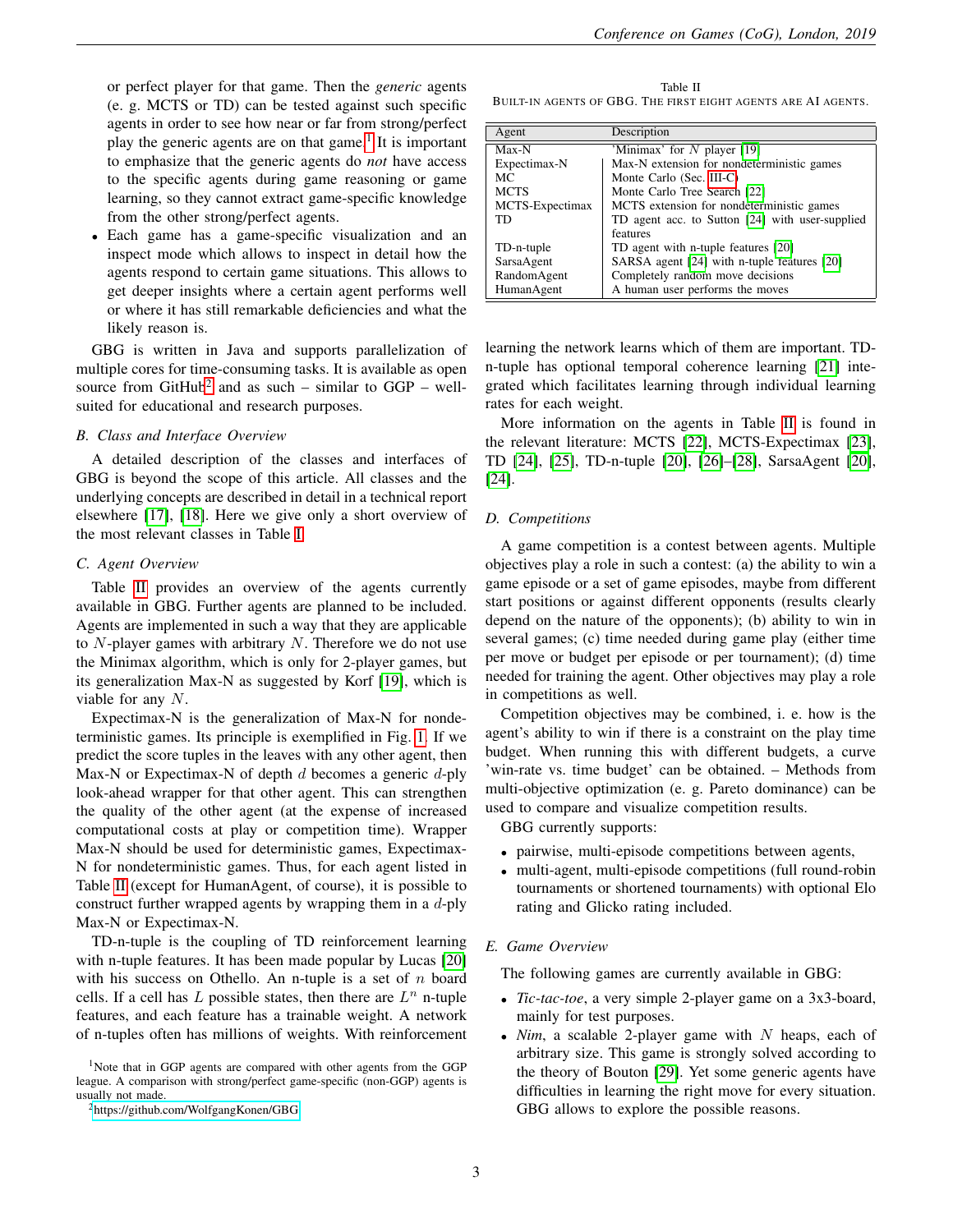

<span id="page-3-2"></span>Figure 1. Expectimax-N tree for N-player games. Expectimax-N is a generalization of Max-N [\[19\]](#page-7-18) for nondeterministic games. Shown is an example for  $N = 2$  and depth  $d = 3$ . A node contains a tuple of game values for each player. The first level maximizes the tuple entry of the player to move (here: 1st player), the second level calculates the expectation value of all child nodes (grey circles), each having a certain probability of occurrence. The third level maximizes the tuple entry of the next player (here: 2nd player). At the leaves, the score tuple is obtained from the reward function of *StateObservation*.

- *2048* [\[30\]](#page-7-28) is a 1-player game on a 4x4-board with a high complexity:  $(4 \cdot 4)^{18} = 4.7 \cdot 10^{21}$  states. It is a game including chance events (nondeterministic game).
- *Hex*, a scalable 2-player game on a diamond-shaped rectangular grid. It can be played on all sizes from 2x2, where it is trivial, up to arbitrary sizes, with 11x11 being a common size. 11x11 Hex has more legal states than chess and a higher branching factor.
- *Connect-4*, a 2-player game of medium-high complexity  $(4.5 \cdot 10^{12}$  states) for which a perfect-playing agent as evaluator is available.
- *Rubik's Cube*, the well known 1-player puzzle, either in the 2x2x2- or in the 3x3x3-version.

For the near future it is planned to include other games, especially those with 3 or more players which are not often covered in the game learning community.

# <span id="page-3-1"></span>*F. Symmetries*

Many board games exhibit symmetries, that is transformations of board states into equivalent board states with identical game value. For example, Tic-tac-toe and 2048 have eight symmetries (4 rotations  $\times$  2 mirror reflections). Hex (see Fig. [3\)](#page-5-0) has only one symmetry, the  $180^o$ -rotation. Game learning usually proceeds much faster, if symmetries are taken into account. GBG offers a generic interface to code symmetries and to use them during learning.

#### III. RESULTS

# <span id="page-3-0"></span>*A. The Educational Perspective*

Here we report on the first educational progress made with the GBG framework. After the initial beta version of this framework was released, two computer science students were interested in doing their bachelor's theses in this area [\[23\]](#page-7-23), [\[31\]](#page-7-29). The first student brought up the idea to solve the game 2048 with AI techniques (genetic algorithms, MCTS or similar). The second student started several months later and he was interested in tackling the scalable game Hex (the board size can be varied from 2x2 to 11x11 or even larger). Both worked enthusiastically on the topic and could generate first results within days or weeks.

This would not have been possible without the GBG framework since developing and debugging a TD-n-tuple or MCTS agent is normally out of reach for a 6-12 weeks bachelor's thesis. Thanks to the framework, both (and other) agents were available and could be readily used for research and competitions. Similarly, the presence of a standardizing interface and the availability of sample agents made it easier for the students to develop variants and enhancements. In the case of 2048, the student developed the new agents MC and MCTS-Expectimax (see Sec. [III-C\)](#page-4-0).

Finally, the resulting code is much better re-usable than code from individual projects since it is structured around welldefined interfaces. At the same time, using the interfaces for different games clarified some drawbacks in the initial betaversion design of GBG and led to improvements in interfaces and agents.

# *B. Evaluation of Educational Benefits*

In this subsection we evaluate the educational benefits of this project. Although at the time of writing this paper only two students had interacted with the GBG framework, we nevertheless tried to capture their opinion with the help of semi-structured interviews. [We note in passing that currently five more students and student teams, both graduate and undergraduate, are under way to conduct GBG projects.]

The interviews with the two students revealed the following facts: Both students fully agreed to the statement that GBG has accelerated their development process. They needed 1- 2 days to get familiar with the framework and become productive. They felt well-supported by the documentation and the tutorials [\[17\]](#page-7-16), [\[18\]](#page-7-17) available for GBG. Comparing the possibility to code their project "from scratch" or within the<br>CDC framework, hoth yoted elective for CDC. They stated as GBG framework, both voted clearly for GBG. They stated as positive elements of GBG: that it is easy for a programmer to implement new games and that the programmer does not need to dive into the algorithmic details of the agents in order to use them. They found the interfaces concise and clearly laid out. On their wishlist for GBG were more GUI elements to configure game-related settings (e.g. the size of a scalable game board).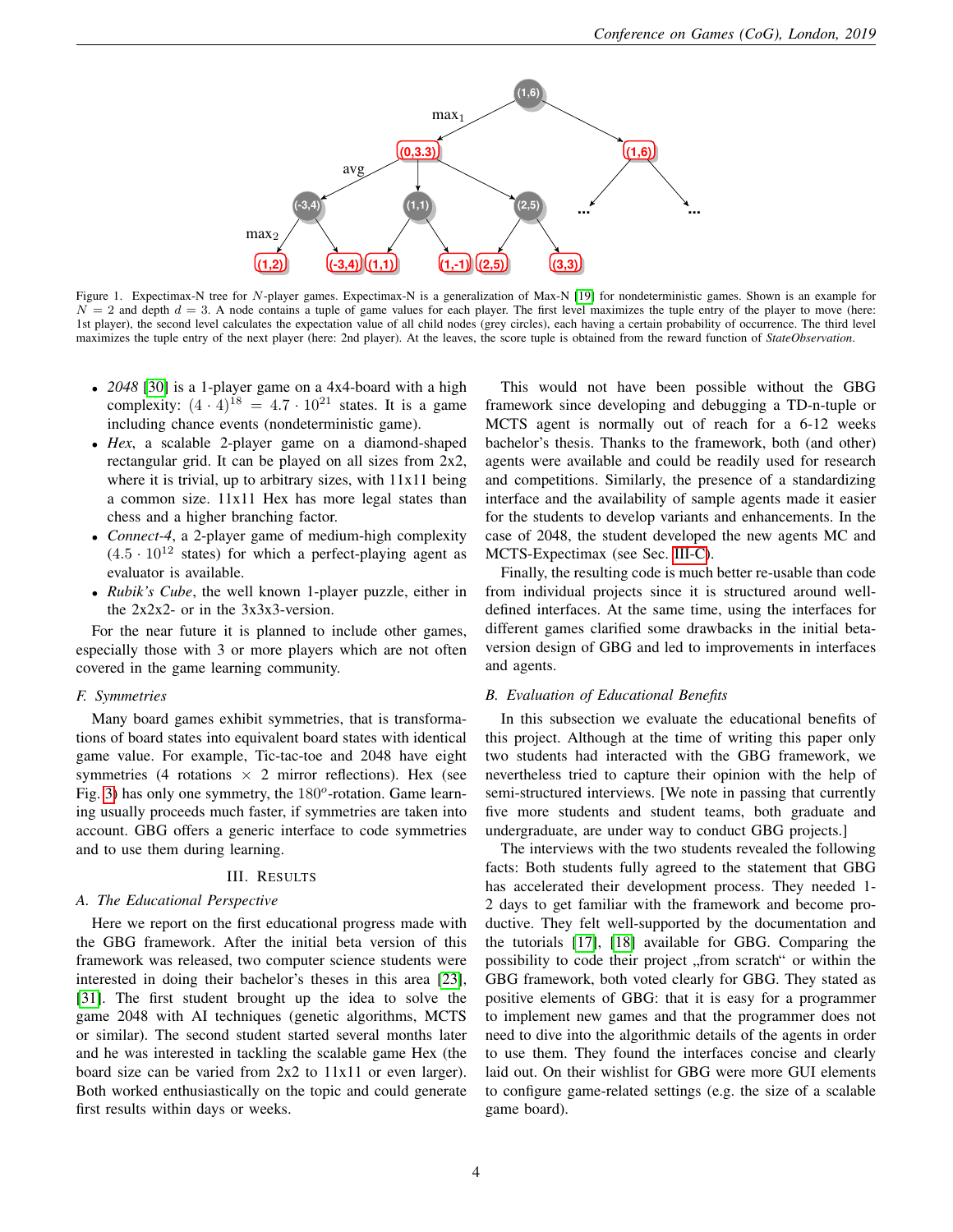

<span id="page-4-1"></span>Figure 2. (a) Hex gameboard example: The numbers and the color coding in the cells shows the agent's game values for the last move decision (White's turn). (b) 2048 gameboard example: The left part shows the 2048 playing field, the right part the possible actions. The numbers in the colored rectangles on the right show the agent's game values for the last move decision. The yellow rectangle indicates the direction of the last move which was 'left'. Note that 'right' has a drastically lower game value than all three other choices (it would destroy the column with the high tiles).

#### Table III

<span id="page-4-3"></span>RESULTS WITH GBG ON THE GAME 2048 [\[23\]](#page-7-23). SCORES ARE AVERAGED OVER 50 EVALUATION GAMES. THE RESULTS WITH TD-N-TUPLE WERE OBTAINED AFTER 200.000 TRAINING GAMES. 0-PLY REFERS TO THE PLAIN TD-N-TUPLE AGENT, WHILE THE 2- AND 4-PLY RESULTS ARE ACHIEVED BY WRAPPING THE TRAINED TD-N-TUPLE AGENT IN AN EXPECTIMAX-N AGENT OF DEPTH 2 AND 4, RESP.

| Agent             | Average Score       |
|-------------------|---------------------|
| <b>MCTS</b>       | $34.700 + 4.100$    |
| МC                | $51.500 + 6.300$    |
| <b>MCTSE</b>      | $57.000 \pm 6.400$  |
| TD-n-tuple, 0 ply | $131.000 + 8.800$   |
| TD-n-tuple, 2 ply | $174.000 \pm 6.600$ |
| TD-n-tuple, 4 ply | $196.000 \pm 6.500$ |

Fig. [2](#page-4-1) shows examples of gameboard GUIs developed by the students (Hex and 2048). The game learning for these two nontrivial games is only a first step, but it has delivered already some valuable insights. These research results are reported in the next three subsections.

# <span id="page-4-0"></span>*C. Results 2048*

The 1-player game 2048 [\[30\]](#page-7-28) is not easy to learn for computers, since a game episode can be rather long (several thousand moves). Initially, the game learning research started with two agents: MC and MCTS. The MC agent (repeated random rollouts for each action in a certain state) was meant as a simple baseline agent, while MCTS due to its tree structure was expected to act much better. But the comparison of these two agents led to two surprising results:

- Both agents were not certain in the actions they advised: Repeating the rollouts on the same state often resulted in different actions suggested.
- MCTS was not superior to MC but instead inferior.

The first result comes from the nondeterministic nature of the game and triggered some research in the direction of

agent ensembles. The reason for the second result is the nondeterministic nature of 2048 as well: If a plain MCTS is used, all next states resulting from a certain state-action pair (which differ by a random tile) are subsumed in *one* node of MCTS. This node will then carry only one specific state, all further simulations will start from that state, and this leads to a severely limited exploration of the game tree.<sup>[3](#page-4-2)</sup> Kutsch [\[23\]](#page-7-23) developed in response to this problem an MCTS-Expectimax (MCTSE) agent, where the tree is built according to MCTS principles, but the tree layers alternate between maximizing layers and expectation layers, similar to the Expectimax-N agent shown in Fig. [1.](#page-3-2) The results in Table [III](#page-4-3) show that MCTSE is twice as good as MCTS and slightly better than MC.

First tests with the TD-n-tuple agent at the time of the bachelor's thesis were disappointing (scores below 30.000). The reason was that the implementation was not well-suited for nondeterministic 1-player games. This triggered a redesign of TD-n-tuple along the lines of Jaskowski [\[28\]](#page-7-26) (afterstates, new TD( $\lambda$ )-mechanism for long episodes). An afterstate is the game state after the agent has taken an action, but before the game environment has added the nondeterministic part. For game learning it is important to learn on afterstates and to average over chance events. The new version led to much better results, see Table [III:](#page-4-3) Scores between 131.000 and 196.000 are reached after 200.000 training games (6.6e8 learning actions).[4](#page-4-4)

Although Jaskowski [\[28\]](#page-7-26), the current state-of-the-art for 2048, reports in the end largely better final scores up to 609.000, this is only achieved by additional methods designed

<span id="page-4-2"></span><sup>3</sup>MC on the other hand does not have this problem, since it does not store nodes.

<span id="page-4-4"></span><sup>4</sup>Other parameters are: temporal coherence learning with 4 6-tuples, learning rate  $\alpha = 1.0, \lambda = \epsilon = 0.0$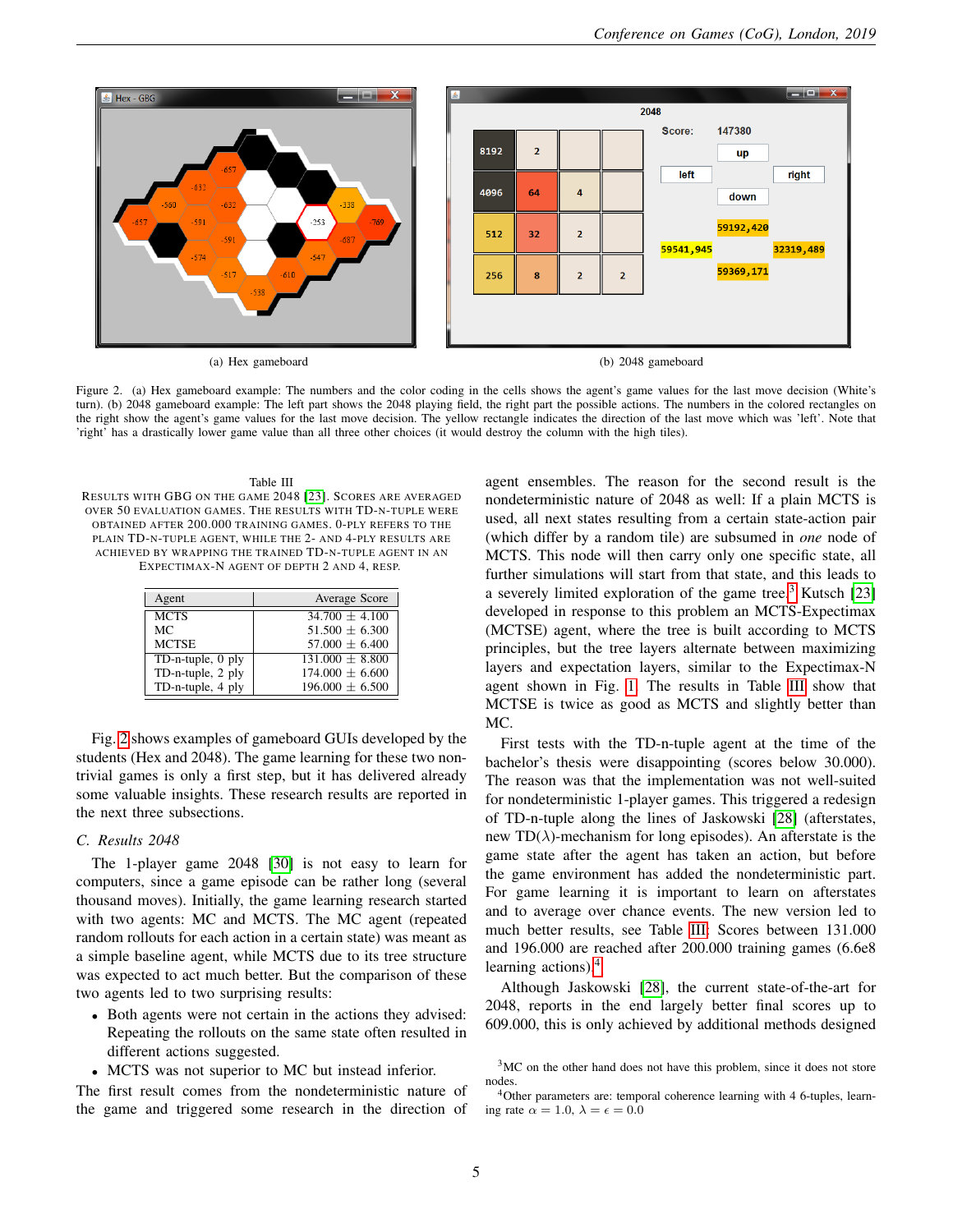

<span id="page-5-0"></span>Figure 3. 5x5 Hex: Training curves for TD-n-tuple agents with 25 random 6 tuples for various d-ply look-ahead wrappers. Shown as a function of training games is the win rate against MCTS for various starting boards where the agent can win (best is 1.0, average over 20 runs). MCTS itself (horizontal line) reaches only a win rate of 0.74 on the same starting boards (average over 20 runs).

specifically for 2048. Here we do not want to go into that direction, but are interested in the performance of a *general purpose* TD-n-tuple agent. The comparison is only meant to be a correctness check that our implementation is comparable to [\[28\]](#page-7-26).

We note in passing that Jaskowski [\[28\]](#page-7-26) reports for a plain TD(0.5)-agent (0-ply, with no 2048-specific extension) similar scores after 6.6e8 learning actions, even lower in the range of 80.000, where our agent achieves 131.000.

# *D. Results Hex*

Hex is a scalable 2-player game played on a board of variable size with hexagonal tiles and diamond shape. The goal for each player is to connect 'their' opposite sides of the board (see the black and white rims in Fig. [2\)](#page-4-1).

The bachelor's thesis [\[31\]](#page-7-29) conducted on Hex in the GBG framework was to the best of our knowledge the first application of a TD-n-tuple agent to the game of Hex. Other agents were tested as well. The main results are:

- A TD agent with hand-designed features was successful for very small boards (2x2 and 3x3), but unsuccessful for all medium-size and larger boards (4x4 and up).
- A general-purpose MCTS performs well for board sizes up to 5x5, but does not perform well on larger boards (6x6 and up).
- A TD-n-tuple agent with random n-tuples (automatic feature generation, no game knowledge required) was successful for *all* board sizes from 2x2 up to 7x7. It could beat<sup>[5](#page-5-1)</sup> the strong-playing computer program Hexy [\[32\]](#page-7-30). For board sizes 8x8 and higher it was so far not possible

<span id="page-5-1"></span><sup>5</sup>We define *'beat'* as winning from several starting position known to be a win for that agent.



<span id="page-5-3"></span>Figure 4. Connect-4: Training curves for  $TD(\lambda)$ -n-tuple agents with 70 8tuples for various values of  $\lambda$ . Shown as a function of training games is the win rate against opponent AlphaBeta (perfect player) from the default starting board (best is 1.0, average over 3 runs). MCTS (horizontal line) wins only less than half of the episodes against AlphaBeta.

to construct a TD-n-tuple agent which would beat Hexy in a competition.

The second result may come as a surprise, since it is well known that MoHex [\[33\]](#page-7-31), a Hex playing agent based on MCTS, is a very strong playing Hex program that won several Hex Olympiads. But MoHex incorporates many enhancements specific to Hex which are (not yet) generalizable to arbitrary board games. Our MCTS is a plain *general-purpose* MCTS agent with no game-specific enhancements, and this has problems for larger Hex board sizes.

The last result is interesting from the generalization perspective: The TD-n-tuple agent, which was made popular by Lucas [\[20\]](#page-7-19) with his success on Othello, later extended to  $TD(\lambda)$  by Thill [\[26\]](#page-7-25) and successfully applied to Connect-4 [\[27\]](#page-7-32), was taken nearly unmodified in the GBG-framework and applied to Hex without incorporating any game-specific knowledge. This demonstrates that the TD-n-tuple approach nicely generalizes to other games. It is much easier to apply to new games than the TD agent with its need for user-defined features.

Fig. [3](#page-5-0) shows the training performance of a TD-n-tuple agent on 5x5 Hex. There is a small but significant improvement when wrapping the plain TD agent (0-ply) in a 2-ply look-ahead with Max-N. Going from 2-ply to 4-ply lookahead gives no further improvement. TD-n-tuple outperforms MCTS.<sup>[6](#page-5-2)</sup>

#### *E. Results Connect-4*

The previous results of our group on Connect-4 [\[26\]](#page-7-25), [\[27\]](#page-7-32) could be successfully ported to the GBG framework: Connect-4 is a non-trivial board game of medium-high complexity for which we constructed a fast and perfect playing AlphaBeta

<span id="page-5-2"></span><sup>&</sup>lt;sup>6</sup>MCTS parameters: 10.000 iterations, depth 10,  $K_{UCT} = 1.414$ .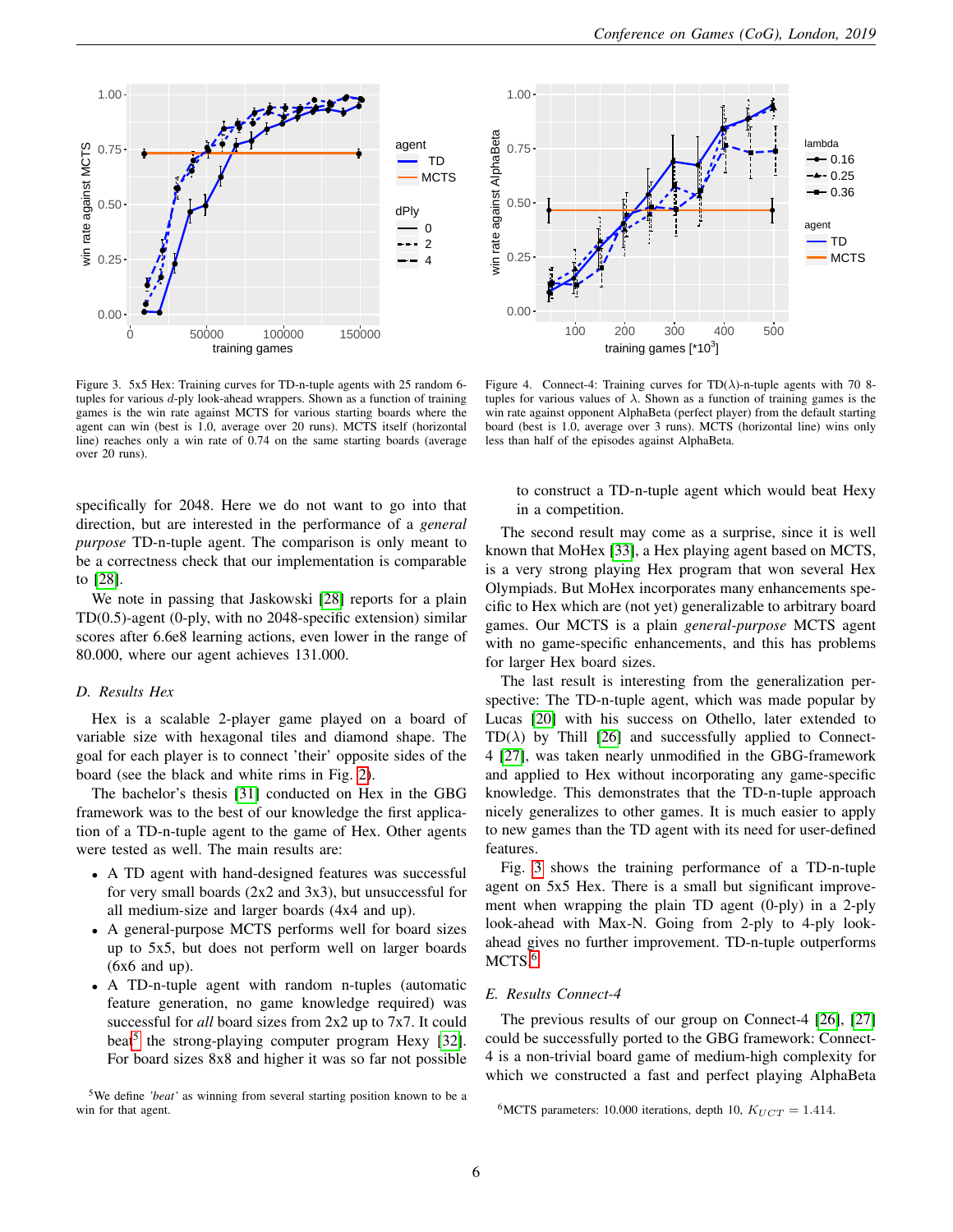<span id="page-6-4"></span>Table IV MOVES/SECOND FOR VARIOUS AGENTS AND GAMES ON A SINGLE CORE. d-PLY REFERS TO THE WRAPPER DEPTH DURING GAME PLAY, 0-PLY MEANS UNWRAPPED AGENT. GAME LEARNING IS ALWAYS DONE ON UNWRAPPED AGENTS.

| Agent                                  | Game      | Moves/second during |           |  |
|----------------------------------------|-----------|---------------------|-----------|--|
|                                        |           | game learning       | game play |  |
| $TD$ -n-tuple $[0-ply]$                | 2048      | 66.000              | 94.000    |  |
| $TD$ -n-tuple $[2-ply]$                | 2048      | 66.000              | 5.000     |  |
| MCTSE (1000 iter)                      | 2048      |                     | 120       |  |
| $\overline{\text{TD-n-tuple } [0-p]}\$ | Connect-4 | 7.900               | 40.400    |  |
| $TD$ -n-tuple $[2-ply]$                | Connect-4 | 7.900               | 5.100     |  |
| MCTS (1000 iter)                       | Connect-4 |                     | 54        |  |
| $TD$ -n-tuple $[0$ -ply]               | $5x5$ Hex | 17.600              | 20.500    |  |
| TD-n-tuple [2-ply]                     | $5x5$ Hex | 17.600              | 700       |  |
| MCTSE (1000 iter)                      | $5x5$ Hex |                     | 31        |  |

(AB) agent. This game-specific agent was ported to GBG as well.

GBG allows to train generic  $TD(\lambda)$ -n-tuple agents which learn solely by self-play and reach near-perfect playing strength against the AlphaBeta agent: Fig. [4](#page-5-3) shows the win rate ,,TD( $\lambda$ )-n-tuple vs. AB" for start positions where TD( $\lambda$ )-<br>n turb are via Ean  $\lambda \leq 0.25$  are average via rate above 0200 n-tuple can win. For  $\lambda \leq 0.25$ , an average win rate above 93% is reliably reached after 500.000 training games.<sup>[7](#page-6-2)</sup> – A plain MCTS (without game-specific enhancements) cannot master the game Connect-4.[8](#page-6-3)

# <span id="page-6-1"></span>*F. Speed of Agents in GBG*

For most CI agents it is desirable that they can perform many moves per second, since the training of CI agents often requires millions of learning actions and a fast game play allows agents to be wrapped in  $d$ -ply look-ahead without too long execution times.

We show in Table [IV](#page-6-4) the moves/second obtained in the GBG framework for various agents and games on a single core Intel i7-4712HQ (2.3 GHz). Since a Connect-4 episode lasts at most 42 plies, at least 7.900/42 = 188 episodes/second can be trained and  $40.400/42 = 961$  episodes/second can be played.

Furthermore, GBG allows to parallelize time-consuming tasks on multiples cores, if the tasks are parallelizable. For example the evaluation of a TD-n-tuple object is parallelizable over episodes, since evaluation does not modify the TD-ntuple object. On the other hand, the evaluation of a single MCTS object is not parallelizable, because each MCTS search modifies the internal tree. To parallelize MCTS evaluation, each parallel thread has to have its own MCTS object. The speed-up of parallelizable tasks is nearly linear, so that for 6 cores about 500.000 moves/second can be reached in 2048 game play, which is quite fast.

# IV. CONCLUSION

<span id="page-6-0"></span>We presented with GBG a new framework for general board game playing and learning. The motivation for this framework came initially from the educational perspective: to facilitate the first steps for students starting into the area of game learning, with sophisticated agents and with mechanisms for competition and comparison between agents and over games.

We reported on first results obtained by students using GBG, which are encouraging from the *educational perspective*: The students were able to integrate sophisticated agents into their game research and they could generate new research results within the short time span of their thesis projects. One student could contribute new agent variants (MC and MCTSE) to the GBG framework. Since it is possible to play the games and visualize results in various forms, it is easier to gain insights on what the agents have learned and where they have deficiencies.

The following results are interesting from the *research perspective*:

- To be successful with nondeterministic games (like 2048) it is important to have appropriate nondeterministic structures in the agents as well: These are Expectimax-N (in contrast to Max-N), the Expectimax layers in MCTSE (in contrast to MCTS) and the afterstate mechanism [\[28\]](#page-7-26) in the TD-n-tuple agents.
- The general-purpose TD-n-tuple agent is successful in a quite diverse set of games: 2048, Connect-4, and the scalable game Hex for various board sizes from 2x2 to  $7x7$ . The TD-ntuple agent can be taken  $, 0$ , off-the-shelf<sup>\*</sup> and delivers very good results.
- By *successful* we mean in the case of Hex or Connect-4 win rates  $\geq 90\%$  $\geq 90\%$  $\geq 90\%$  against perfect-playing opponents<sup>9</sup>.
- It is still an open research question how to advise the best possible n-tuple structure for larger Hex boards and whether it is possible to train such agents for 8x8 and larger boards solely by self-play.
- Plain MCTS(E) agents with no game-specific enhancements and only random (non-biased) rollouts were on all tested games inferior in quality and slower in game-play than TD-n-tuple agents<sup>[10](#page-6-6)</sup>.

The aim of GBG is not to provide world-championship AI agents for highly complex games like Go or chess. This will be probably the realm of sophisticated deep learning approaches like AlphaGo Zero [\[1\]](#page-7-0) or similar. The aim of GBG is to study agents and their interaction on a variety of games with medium-high complexity. Given this game complexity, results can be obtained reasonably fast on cheap hardware. The agents and their algorithms are open, easily accessible and easily modifiable by students and researchers in the field of game learning. Yet the variety of games is complex enough to make the challenge for the agents far from being trivial.

It is the hope that GBG framework helps to attract students to the fascinating area of game learning and that it helps

<span id="page-6-2"></span><sup>7</sup>Other parameters as in [\[27\]](#page-7-32): temporal coherence learning with exponential transfer function,  $\beta = 2.7$ . Learning rate  $\alpha = 5.0$ ,  $\epsilon_{\text{init}} = 0.1$ ,  $\epsilon_{\text{final}} = 0.0$ . Eligibility traces up to horizon cut  $\lambda^n \geq 0.01$ .

<span id="page-6-3"></span><sup>&</sup>lt;sup>8</sup>MCTS parameters: 10.000 iterations, depth 10,  $K_{UCT} = 1.414$ .

<span id="page-6-5"></span><sup>&</sup>lt;sup>9</sup>not only from the default start position but also from other 1-ply start positions which are possible wins

<span id="page-6-6"></span> $10$ however, TD-n-tuple agents need training which MCTS(E) does not